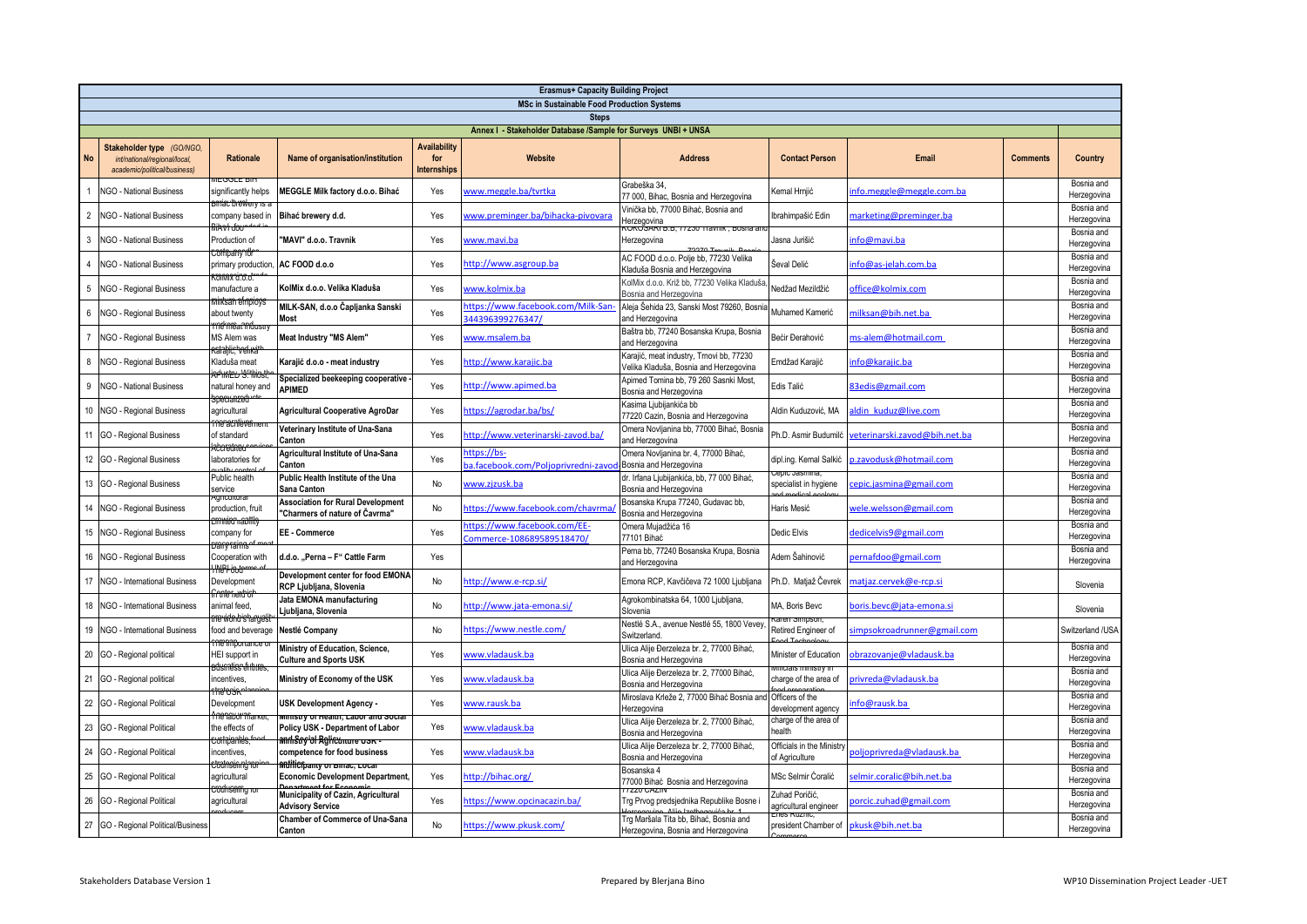|           | Annex I - Stakeholder Database /Sample for Surveys UNBI + UNSA                           |                                                                       |                                                                                                                         |                                                  |                                                                         |                                                                                                              |                                            |                                                             |                 |                           |
|-----------|------------------------------------------------------------------------------------------|-----------------------------------------------------------------------|-------------------------------------------------------------------------------------------------------------------------|--------------------------------------------------|-------------------------------------------------------------------------|--------------------------------------------------------------------------------------------------------------|--------------------------------------------|-------------------------------------------------------------|-----------------|---------------------------|
| <b>No</b> | Stakeholder type (GO/NGO<br>int/national/regional/local,<br>academic/political/business) | Rationale                                                             | Name of organisation/institution                                                                                        | <b>Availability</b><br>for<br><b>Internships</b> | Website                                                                 | <b>Address</b>                                                                                               | <b>Contact Person</b>                      | Email                                                       | <b>Comments</b> | Country                   |
| 28        | GO - Regional Political                                                                  | overcome the                                                          | SERDA - Sarajevo Economic Region<br><b>Development Agency</b>                                                           | No                                               | https://serda.ba/                                                       | Colodvorska 6, 71000<br>Sarajevo, Bosnia and Herzegovina                                                     | Dragiša Marek<br>narek@serda.ba            |                                                             |                 | Bosnia and<br>Herzegovina |
| 29        | GO - National Political                                                                  | Policymakers                                                          | Federal Ministry of Agriculture,<br>Water Management and Forestry                                                       | Yes                                              | https://fmpvs.gov.ba                                                    | Hamdije Čemerlića br. 2 71000 Sarajevo,<br>Bosnia and Herzegovina                                            | Irena Jerkić<br>rena.Jerkic@fmpvs.gov.ba   |                                                             |                 | Bosnia and<br>Herzegovina |
| 30        | GO - National Academic                                                                   | Faculty is a higher                                                   | University of Bihać, Biotehnical<br>aculty                                                                              | No                                               | www.btf.unbi.ba                                                         | Luke Marjanovića bb, 77 000 Bihac,                                                                           | Ph.D Melisa<br>Bajramović                  | nelissa.bajramovic@gmial.com                                |                 | Bosnia and<br>Herzegovina |
| 31        | GO - National Academic                                                                   | rflerfäcüny o<br>Technology is one                                    | University of Banja Luka, Faculty of<br><b>Fechnoloav</b>                                                               | No                                               | www.tf.unibl.org                                                        | Vojvode Stepe Stepanovića 73, 78 000<br>Bania Luka, Bosnia and Herzegovina                                   | PhD Snježana Mandić                        | njezana.mandic@tf.unibl.org                                 |                 | Bosnia and<br>Herzegovina |
| 32        | GO - National Academic                                                                   | <del>tacontrol</del><br>Agriculture,                                  | University of Banja Luka, Faculty of<br>Agriculture                                                                     | No                                               | http://agro.unibl.org/                                                  | <del>Buiévar vojvode Petra Bojovică TA Banja</del><br>Luka, Bosnia and Herzegovina, Bosnia and               | Ph.D. Stoja Jotanović<br>Ph.D. Đorđe Savić | toja.jotanovic@agro.unibl.orgdjordj<br>savic@agro.unibl.org |                 | Bosnia and<br>Herzegovina |
| 33        | GO - National Academic                                                                   | <del>hë računy di</del><br>Technology is a                            | <b>University of Tuzla</b><br>Technological faculty                                                                     | No                                               | http://tf.untz.ba/                                                      | Univerzitetska 8, 75000 Tuzla, Bosnia and<br>Herzegovina                                                     | Ph.D. Husejin Keran,<br>Ph.D. Amir Hasić   | usejin.keran@untz.ba                                        |                 | Bosnia and<br>Herzegovina |
| 34        | GO - Regional Academic                                                                   | Secondary<br>agricultural school                                      | Secondary agricultural school<br>"Sanus futurum"                                                                        | No                                               |                                                                         | Krkojevci BB, Sanski Most, Bosnia and<br>Herzegovina                                                         | Asmira Gazibara                            | smira@gazibara@gmail.com                                    |                 | Bosnia and<br>Herzegovina |
| 35        | GO - International Academic                                                              | University, higher<br>education                                       | university of Leon university of<br>Leon Universidad de León                                                            | No                                               | www.internacional.unileon.es/en                                         | Universidad de León, Campus de<br>Vegazana, s/n 24071, León, Spain                                           | Senior Lecturer Javier<br>MATEO OYAGÜE     | mato@unileon.es                                             |                 | Spain                     |
| 36        | NGO - Internationa Business                                                              | international                                                         | <del>PXU Finterrianonam run a for</del><br>Agricultural Development - Office in                                         | No                                               | https://www.ifad.org/en/web/operat<br>ns/country/id/bosnia and herzegov | Grbavička No 4; Sarajevo; Bosnia and<br>Herzegovina                                                          | ioi, di, sci fia<br>Omanović, PCU          | omanovic@fmpvspcu.ba.                                       |                 | Bosnia and<br>Herzegovina |
| 37        | GO - Internationa Business                                                               | <del>xgncanurarti</del><br>Novi Sad is                                | <b>Agricultural station Novi Sad</b>                                                                                    |                                                  | https://pssnovisad.rs/en/home/                                          | 21000 Novi Sad, Temerinska 131                                                                               | Aleksandra Jocić                           | dexbebe@eunet.rs>                                           |                 | Serbia                    |
| 38        | GO - Internationa Business                                                               | ne wea<br><b>Technology Centre</b><br><del>fita () liversity to</del> | Centro Tecnolóxico da Carne Meat<br><b>Technology Centre (CTC)</b>                                                      | No                                               | https://ceteca.net/                                                     | a Fungacio.<br>Centro Tecnológico de la Carne (CTC), Rúa<br><del>ง้อยกำหนักนี้-ปากงยเรกสิดหานปูย์ท่านา</del> | Ph. D. Jose M.<br>Lorenzo                  | mlorenzo@ceteca.net                                         |                 | Spain                     |
| 39        | GO - Internationa Academic                                                               | Klagenfurt (AAU)                                                      | oniversity ór Klagerirurt óepartment<br>of Organization, Human Resources,<br><del>oniversity or Zagreo ractiny or</del> | No                                               | https://www.aau.at/universitaet/                                        | Universitätsstraße 65-67                                                                                     | Mag. Dr. Šehad<br>Draganović, Bakk         | sehad.Draganovic@aau.at                                     |                 | Austria                   |
| 40        | GO - Internationa Academic                                                               | University, higher<br>education                                       | Agriculture, Institute for Special                                                                                      | No                                               | http://www.agr.unizg.hr/en                                              | Svetošimunska 25, 10000 Zagreb, Croatia                                                                      | Professor Ph. D.<br>Dubravko MAĆEŠIĆ       | Imacesic@agr.hr                                             |                 | Croatia                   |
| 41        | GO - Internationa Academic                                                               | ne raculty<br>Agriculture in Nov                                      | University of Novi Sad, Faculty of<br>Agriculture, University of Novi Sad                                               | No                                               | http://polj.uns.ac.rs/en                                                | rg Dositeja Obradovica o,<br>21101 Novi Sad,                                                                 | Professor Ph. D.<br>Snežana Trivunović     | nezana.trivunovic@stocarstvo.edu.r                          |                 | Serbia                    |
| 42        | GO - Internationa Academic                                                               | iosip Jura<br>Strossmayer                                             | Josip Juraj Strossmayer University<br>of Osijek                                                                         | No                                               | http://www.unios.hr/en/                                                 | ing Svetog πojstva s<br>31000 Osijek                                                                         | Professor Ph. D.<br>Dražan Kozak           | dkozak@sfsb.hr                                              |                 | Croatia                   |
|           | <b>GO</b> - National Political                                                           | Agency for coordina                                                   | Ministry of Foreign Trade and Econo                                                                                     | Yes                                              | www.mvteo.gov.ba                                                        | Musala 9, 71000 Sarajevo                                                                                     | Jakub Butkovic, Hea                        | akub.butkovic@hops.gov.ba                                   |                 | Bosnia and<br>lerzegovina |
|           | GO - Regional political                                                                  | пізну (<br>economy,                                                   | Ministry of Economy of Sarajevo<br>Canton, Office for extension services                                                | Yes                                              | www.mp.ks.gov.ba                                                        | Reisa Džemaludina Čauševića 1, Sarajevo,<br>Bosnia and Herzegovina.                                          | Ljubica Livaja, Head<br>of Department      | jubica.livaja@mp.ks.gov.ba                                  |                 | Bosnia and<br>Herzegovina |
|           | 45 NGO - Regional Business                                                               | development                                                           | <b>REDAH, Regional Development</b><br>Agency for Herzegovina                                                            | Yes                                              | www.redah.ba                                                            | Bulevar narodne revolucije 15, 88000<br>Mostar, Bosnia and Herzegovina                                       | Ivica Sivric                               | vica@redah.ba                                               |                 | Bosnia and<br>Herzegovina |
|           | 46 NGO - National Business                                                               | <del>2700y° asi</del><br>agricultural                                 | <b>Cooperative Alliance of Federation</b><br>of Bosnia and Herzegovina                                                  | Yes                                              | www.zsbih.ba                                                            | Branislava Djurdjeva 10, 71000 Sarajevo,<br>Bosnia and Herzegovina                                           | Nagib Hadzic                               | agibh@zsbih.ba,<br>agibhadzic@gmail.com                     |                 | Bosnia and<br>Herzegovina |
|           | 47 GO - National Political                                                               | Research Institute<br>for agriculture                                 | Federal Institute for agriculture                                                                                       | No                                               | www.fzzp.ba                                                             | Butmirska cesta 40, 71210 llidža                                                                             | Omer Kurtovic                              | omer.kurtovic@fzzp.gov.ba                                   |                 | Bosnia and<br>Herzegovina |
|           | GO - National Political                                                                  | Research Institute<br>or agriculture                                  | Fedearl Agro-mediterrainen institute<br>Mostar                                                                          | No                                               | www.faz.ba                                                              | Biskupa Čule 10, 88000 Mostar                                                                                | Marko Ivanković                            | narko.ivankovic@faz.gov.ba                                  |                 | Bosnia and<br>Herzegovina |
|           | 49 GO - National Political                                                               | Policy maker                                                          | Federal Ministry of Agriculture,<br>Water Management and Forestry                                                       | No                                               | www.fmpys.gov.ba                                                        | Hamdije Čemerlića br. 2 71000 Sarajevo,<br>Bosnia and Herzegovina                                            | Hanefija Topuz                             | anefija.topuz@fmpvs.gov.ba                                  |                 | Bosnia and<br>Herzegovina |
|           | 50 NGO - Local Business                                                                  | agency on local                                                       | RAZ - Development Agency of Zepce                                                                                       | No                                               | www.razepce.com                                                         | Perna bb, 72230 Zepce, Bosnia and<br>Herzegovina                                                             | Branka Janko                               | ojanko45@gmail.com                                          |                 | Bosnia and<br>Herzegovina |
|           | 51 GO - National Political                                                               | ssues related to                                                      | Federal Institute of Agro-pedology,<br>Sarajevo                                                                         | No                                               | https://www.agropedologija.gov.ba                                       | Dolina 6, 71000 Sarajevo                                                                                     | Dr. Esad Bukalo                            | nfo@fzap.gov.ba                                             |                 | Bosnia and<br>Herzegovina |
|           | 52 NGO - Internationa Business                                                           | teatul<br>multinational                                               | Coca-Cola HBC B-H Sarajevo                                                                                              | No                                               | https://ba.coca-colahellenic.com/ba/                                    | Mostarsko raskršće bb. 71240 Hadžići                                                                         | Vedad Mujezinović,<br>dipl. Ing.           | nfo.ba@cchellenic.com                                       |                 | Bosnia and<br>Herzegovina |
|           | 53 NGO - Local Business                                                                  | fruit production and Fragaria                                         |                                                                                                                         | No                                               | https://www.facebook.com/pages/ca<br>ory/Local-Business/Fragaria-       | Ekrema Agića BB, Čelić                                                                                       | Nerim Džafić, MA<br>nerim.dzafic@gmail.com |                                                             |                 | Bosnia and<br>lerzegovina |
|           | 54 NGO - Regional Business                                                               |                                                                       | Organic control "OK Organic control OK d.o.o. Sarajevo                                                                  | Yes                                              | web: www.organskakontrola.ba                                            | Kranjčevićeva 15, Sarajevo Bosnia and Herz Mersida Musabegović                                               |                                            | office@organskakontrola.ba                                  |                 | Bosnia and<br>Herzegovina |
|           | 55 GO - National Academic                                                                | The Faculty of Fore                                                   | University of Sarajevo, Faculty of<br>Forestry                                                                          | No                                               | http://sfsa.unsa.ba                                                     | Zagrebačka 20, 71000 Sarajevo                                                                                | Professor Ph.D Tarik<br>Treštić            | nfo@sfsa.unsa.ba                                            |                 | Bosnia and<br>Herzegovina |